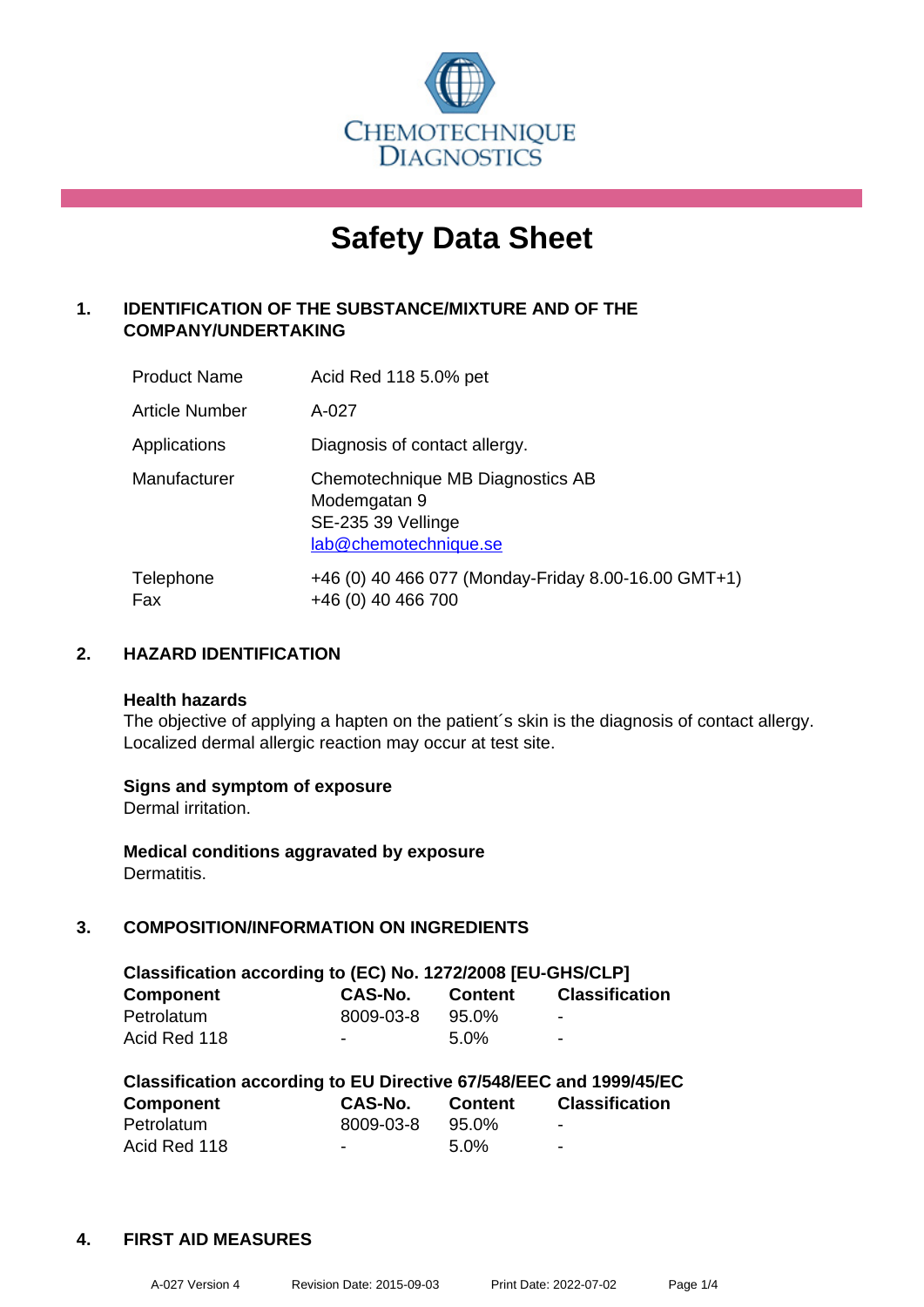#### **Emergency and first aid procedures**

Obtain medical attention.

# **5. FIRE-FIGHTING MEASURES\***

#### **Suitable extinguish media**

CO2, powder or water spray. Fight larger fires with water spray or alcohol resistant foam.

#### **For safety reasons unsuitable extinguishing agents** Water with full jet.

**Special protective equipment for fire-fighters** Wear self-contained respiratory protective device. Wear fully protective suit.

\*Data is shown for petrolatum only

#### **6. ACCIDENTAL RELEASES MEASURES**

**Steps to be taken if material is released or spilled** Contain and place in a closed container.

#### **7. HANDLING AND STORAGE**

**Precautions to be taken in handling and storage** Store dark at 5-8 C. Avoid extended exposure to light. FOR EXTERNAL USE ONLY.

#### **8. EXPOSURE CONTROLS/PERSONAL PROTECTION**

**Respiratory protection** Not required.

**Ventilation**

Local exhaust.

**Protective gloves** Disposal gloves.

#### **Eye protection**

Not required with normal use.

#### **Work/Hygienic practices**

Wash hands after each use.

#### **9. PHYSICAL AND CHEMICAL PROPERTIES**

Appearance Dark Red Semi-solid Odour **Odourless** 

Melting point\* 50-55° C Flash point\* >100°C Self ignition\* Product does not self ignite.

Boiling point\* No data available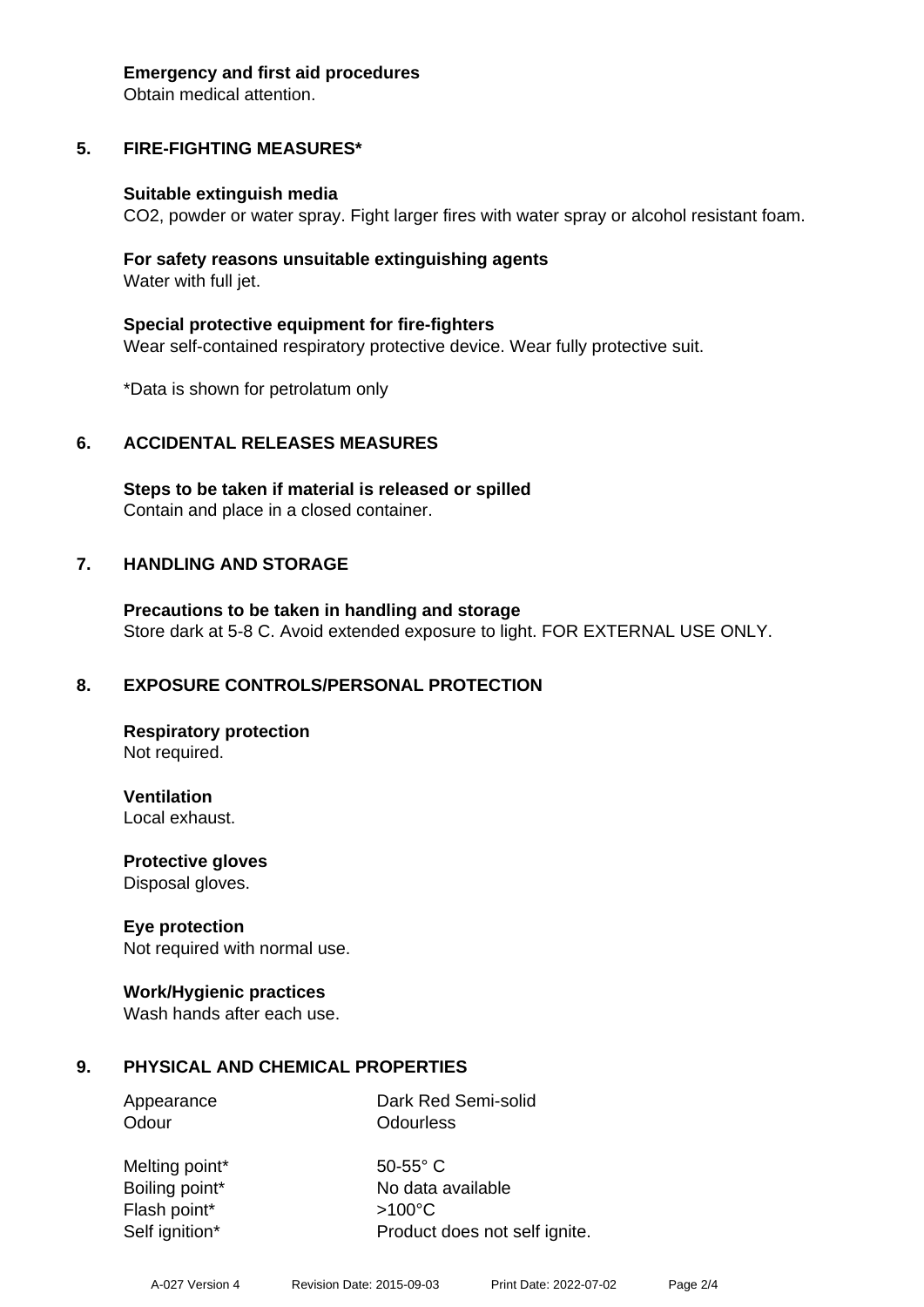Density\* No data available. Solubility in/Miscibility with Water\*

Danger of explosion\* Product does not present an explosion hazard. Insoluble

\*Data is shown for petrolatum only

# **10. STABILITY AND REACTIVITY**

#### **Incompability**

May react with strong oxidizing agents.

#### **Stability**

Stable at recommended storage conditions.

#### **Hazardous byproducts**

Combustion may generate CO, CO2 and other oxides.

# **Hazardous polymerization**

Will not occur.

# **11. TOXICOLOGICAL INFORMATION**

No data available.

# **12. ECOLOGICAL INFORMATION**

No data available.

#### **13. DISPOSAL CONSIDERATIONS**

**Waste disposal method** Comply with federal, state/provincial and local regulation.

#### **14. TRANSPORT INFORMATION**

Not dangerous goods.

#### **15. REGULATORY INFORMATION**

The classification is according to the latest editions of the EU lists, and extended by company and literature data.

#### **16. OTHER INFORMATION**

#### **Text of H-statements and R-phrases mentioned in Section 3**

Pharmaceutical quality of tested hapten is confirmed by Chemotechnique Diagnostics according to validated analytical methods. Hapten passed test according to GMP standards.